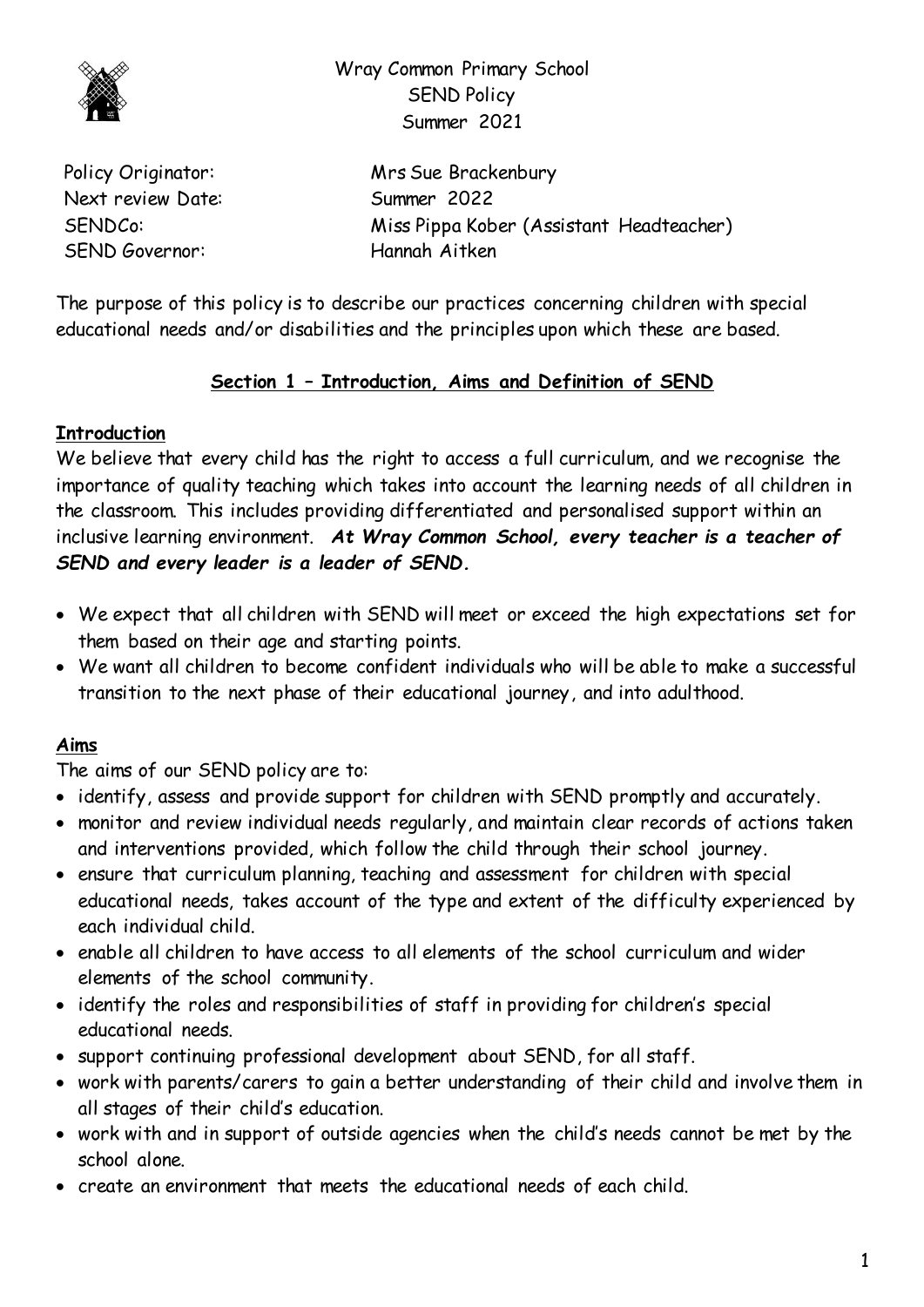ensure compliance with the Department for Education's 'Special educational needs and disability code of practice: 0 to 25 years' (2014) [https://assets.publishing.service.gov.uk/government/uploads/system/uploads/attachm](https://assets.publishing.service.gov.uk/government/uploads/system/uploads/attachment_data/file/398815/SEND_Code_of_Practice_January_2015.pdf) [ent\\_data/file/398815/SEND\\_Code\\_of\\_Practice\\_January\\_2015.pdf](https://assets.publishing.service.gov.uk/government/uploads/system/uploads/attachment_data/file/398815/SEND_Code_of_Practice_January_2015.pdf)

## **Definition of SEND**

At Wray Common Primary School, we use the definition for SEN and disability, as noted in the SEND Code of Practice (2014) which reads as follows:

# SEN:

- *xiii. A child or young person has SEN if they have a learning difficulty or disability which calls for special educational provision to be made for him or her.*
- *xiv. A child of compulsory school age or a young person has a learning difficulty or disability if he or she:* 
	- *has a significantly greater difficulty in learning than the majority of others of the same age, or*
	- *has a disability which prevents or hinders him or her from making use of facilities of a kind generally provided for others of the same age in mainstream schools or mainstream post-16 institutions (page 15-16)*

## Disability:

*xviii. Many children and young people who have SEN may have a disability under the Equality Act 2010 – that is '…a physical or mental impairment which has a long-term and substantial adverse effect on their ability to carry out normal day-to-day activities'. (page 16)*

We believe that all children have the right to learn together and should not be devalued or discriminated against by being excluded because of their disability or learning/behaviour difficulties. Wherever possible, we support children in a way that allows them to share the same learning experiences as their peers. However, we acknowledge that there are occasions when some children will receive support in a setting more suitable for their learning needs, away from their peers.

We aim to work alongside other agencies, providing both emotional and practical support for parents/carers and children whose needs require multiagency partnerships. So that parents are aware of the support available from our school, and through services within Surrey, we provide additional information about this in our SEND Information Report, which can be found on our school website.

### **Section 2 – Identification of SEND**

It is important that children's special educational needs and/or disabilities are identified promptly and accurately so that, where possible, early action is taken and interventions are provided. At Wray Common we value the opportunity to get to know children individually, in order to better understand them and their needs.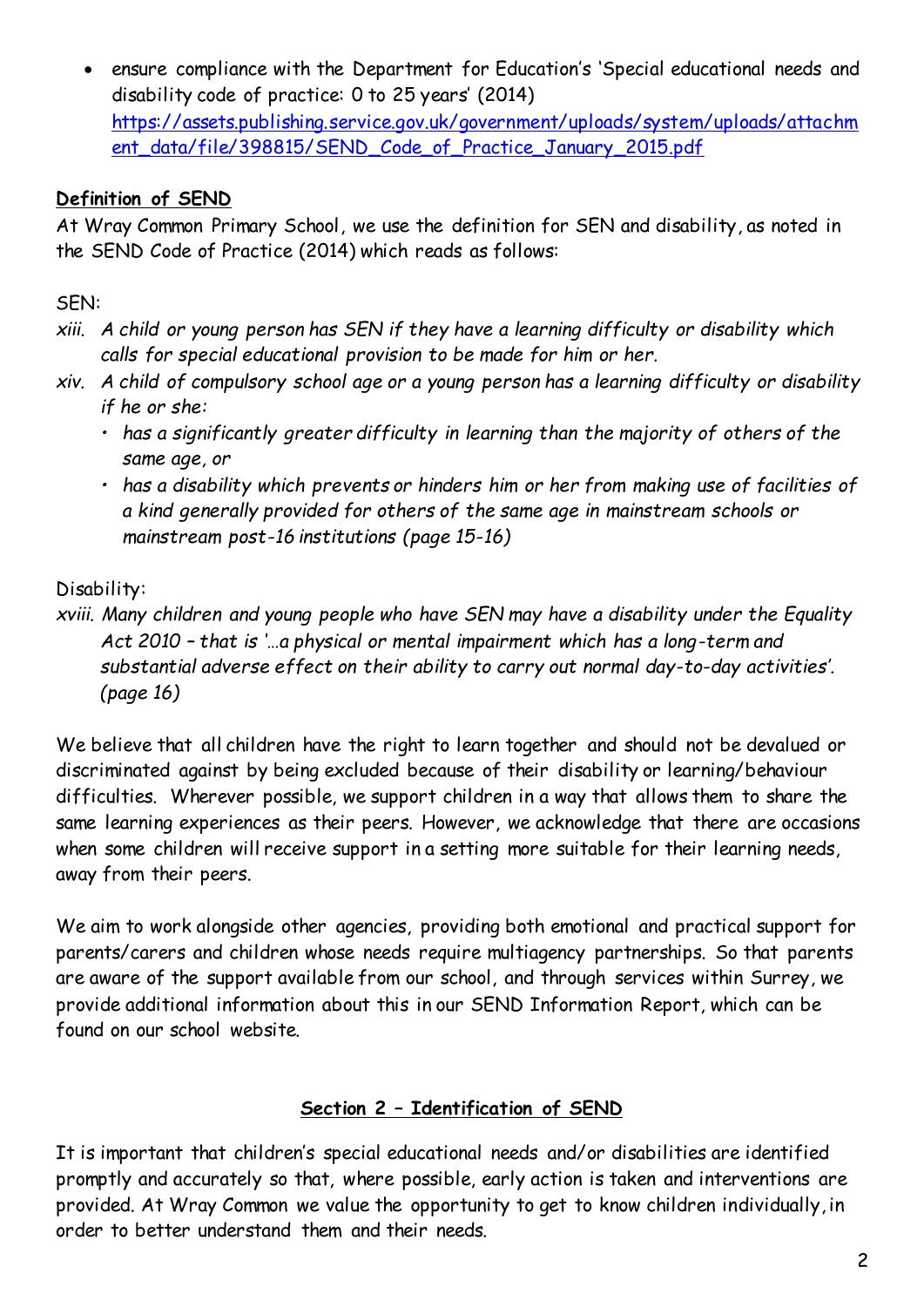### **How do we know when children need extra help?**

We know that a child needs help if:

- concerns are raised by parents/carers and/or teachers (or the child's previous school), regarding a child's level of progress in their learning or their inclusion with their peers.
- tracking of attainment outcomes indicates a lack of progress, or progress that is slower than expected over time.
- observation of the child indicates that they have additional needs in one or more of the four broad areas of need: Communication and Interaction; Cognition and Learning; Social, Emotional and Mental Health; Sensory and Physical.

| Communication and interaction                           | <b>Cognition and learning</b>                           |
|---------------------------------------------------------|---------------------------------------------------------|
| This describes children who have speech, language       | Support for learning difficulties may be required       |
| and communication needs, displaying difficulties in     | when children and young people learn at a slower pace   |
| their communication with others. This may be            | than their peers, even with appropriate                 |
| because they have difficulty saying what they want      | differentiation and personalisation. Learning           |
| to, understanding what is said to them, or they do      | difficulties cover a wide range of needs, including     |
| not understand or are unable to use social rules of     | moderate learning difficulties (MLD), severe learning   |
| communication. Children and young people with           | difficulties (SLD) - where children are likely to need  |
| Autistic Spectrum Disorder (ASD) may experience         | support in all areas of the curriculum and have         |
| particular difficulties with social interaction. They   | associated difficulties with mobility and               |
| may also experience difficulties with language,         | communication. Specific learning difficulties (SpLD),   |
| communication and imagination, which can impact on      | affect one or more aspects of learning. This            |
| how they relate to others.                              | encompasses a range of conditions such as dyslexia,     |
|                                                         | dyscalculia and Developmental Coordination Disorder     |
|                                                         | (DCD - sometimes known as dyspraxia).                   |
| Social, emotional and mental health                     | <b>Sensory and physical</b>                             |
| Children may experience a wide range of social and      | Some children and young people require special          |
| emotional difficulties which manifest themselves in     | educational provision because they have a disability    |
| many ways. These may include becoming withdrawn or      | which prevents or hinders them from making use of       |
| isolated, as well as displaying challenging, disruptive | the educational facilities universally provided (e.g.   |
| or disturbing behaviour. These behaviours may           | DCD, cerebral palsy (CP), physical disability or        |
| reflect underlying mental health difficulties such as   | injury). Many children and young people with vision     |
| anxiety or depression, self-harming, eating disorders   | impairment (VI), hearing impairment (HI),               |
| or physical symptoms that are medically unexplained.    | multisensory impairment (MSI), and sensory              |
| Other children may have disorders such as attention     | processing difficulties will require specialist support |
| deficit disorder, attention deficit hyperactive         | and/or equipment to access their learning.              |
| disorder, or attachment disorder.                       |                                                         |

### **What happens once SEND has been identified?**

When a teacher is concerned that a child may have, or is already known to have, a special educational need, they initially communicate with the parents/carers, sharing their thoughts and examples of how the child is displaying this need or disability. The class teacher will discuss their concerns with the Specialist Educational Needs and Disabilities Co-ordinator (SENDCo,) who will detail and possibly also become involved in, the gathering of information which will be used to inform next steps.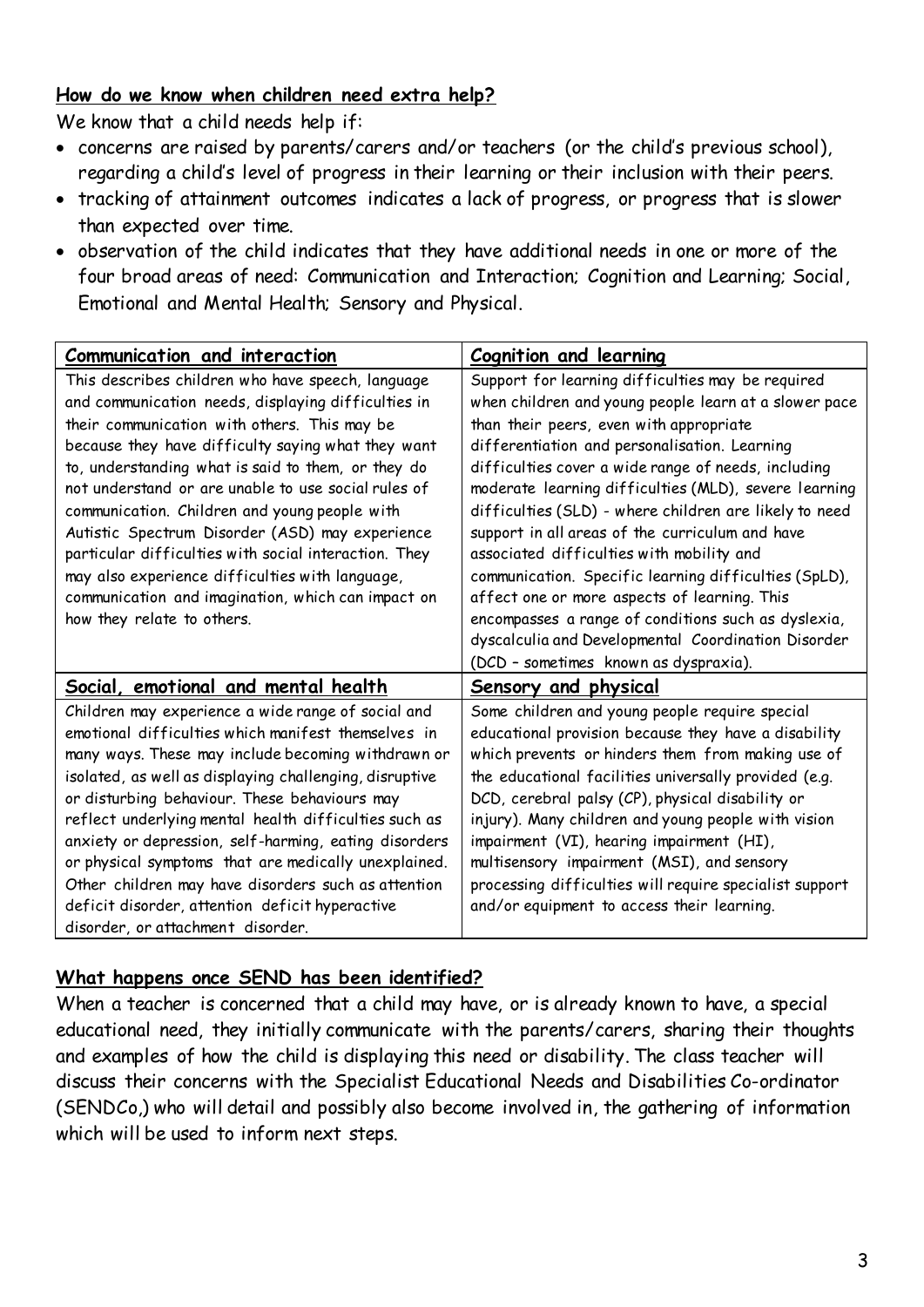At this point, the child may be placed on the school's SEND register. Once a child has been added to the SEND register, parents will receive a copy of their child's SEND Support Arrangements document (SSA), which includes a one page profile.

The class teacher and/or SENDCo will liaise with parents/carers and with the child as appropriate, in drawing up the plan which will detail clear outcomes, recorded as mediumterm, SMART (Specific, Measureable, Achievable, Relevant and Time-bonded) targets. These are reviewed on a termly basis and the documents are shared with parents/carers to support their understanding of their child's personalised next steps. The SSA document is also used to guide short term targets which are worked on and reviewed regularly, in response to targeted support, which may include intervention.

In consultation with the Class Teacher and parents of a child, the SENDCo may decide to seek advice from external agencies. This usually happens if a child's progress continues to be stagnant or slow, despite high quality intervention. The SENDCo may consult with the:

- Educational Psychology Service (EP)
- Learning and Language Support Service (LLS) LLS is part of the STIPs (Specialist Teachers of Inclusive Practice) Team
- Speech and Language Therapy Service (SALT)
- Behaviour Support Service (BSS) also part of the STIPs Team
- Autism Outreach Team at Linden Bridge School
- Learning and Additional Needs Outreach Team at Woodfield School
- Physical & Sensory Support Service (PSSS)
- Inclusion Team formally the Education Welfare Team
- Children's Services
- School Nursing Team
- Child and Adolescent Mental Health Service (CAMHS)
- Primary Mental Health Team (PMHT)
- Occupational Therapy (OT)

### **Section 3 – Procedures and Practice**

### **A Graduated Approach to SEN Support**

High quality teaching, differentiated and personalised for every child, is the first step in responding to a child who has or may have a SEND. We know that additional intervention and support cannot compensate for teaching of the highest quality. If a child is thought to have a SEND, the Class Teacher will work with the SENDCo to consider all the information gathered about a child's progress.

### **Assess, Plan, Do, Review**

The SEND Code of Practice (2014) encourages an 'assess, plan, do, review' approach to supporting children with SEND.

**Assess** - The class teacher, working with the support of the SENDCo, will explore the child's needs. This includes drawing on teacher assessment, knowledge and experience of the child;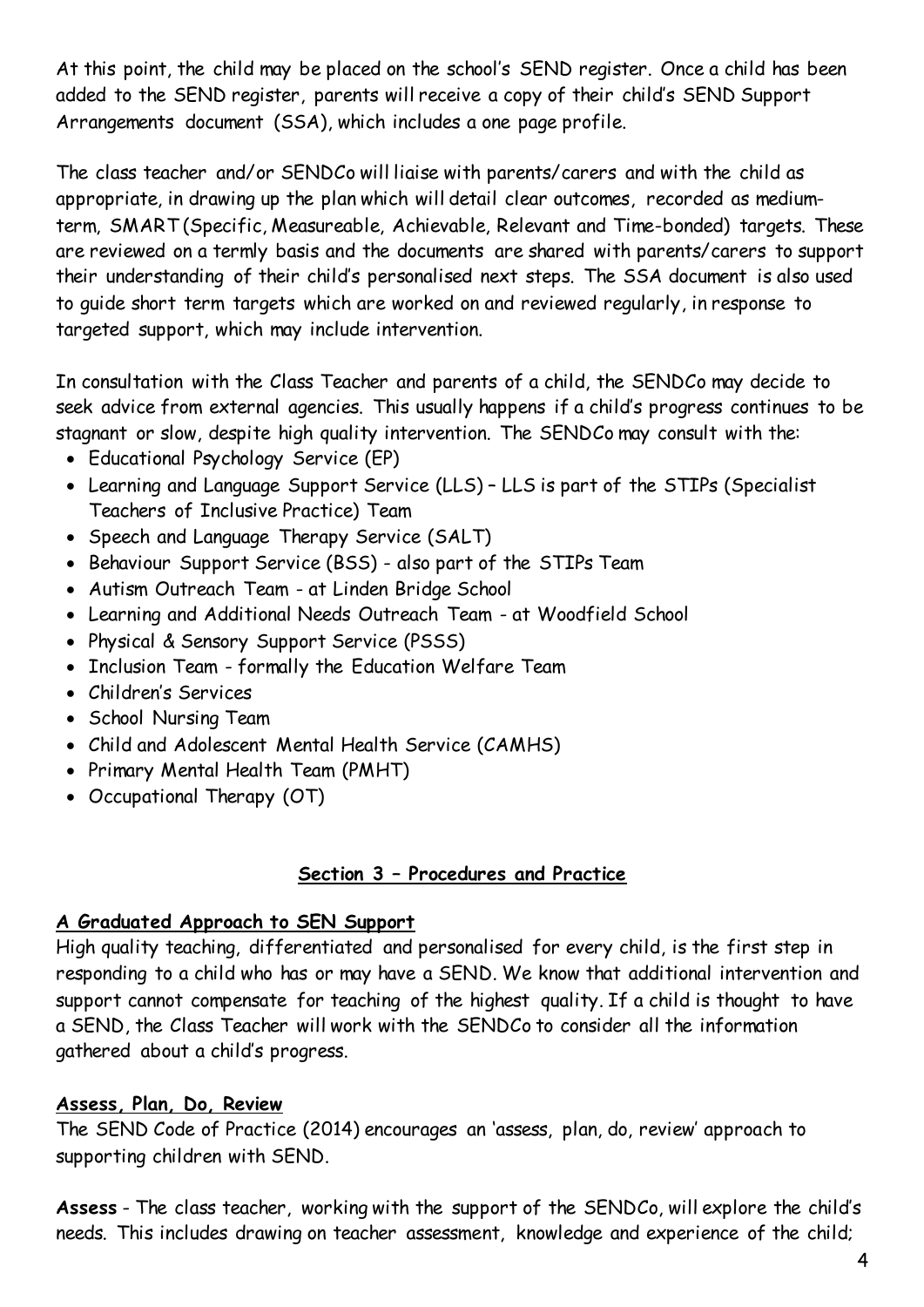the child's previous progress and attainment; as well as information from the school's core approach to child progress, attainment, and behaviour. In consultation with a child's parent/carer, simple assessments may be carried out to offer further insight into a child's strengths and difficulties in particular areas of learning.

**Plan** - The teacher and SENDCo agree, in consultation with the parent/carer and the child, the adjustments, interventions and support to be put in place, with expectations for progress, development and/or behaviour recorded, along with a date for review. The SENDCo may decide to discuss seeking further advice from external agencies with the parent/carer. **Do** – The class teacher is responsible for overseeing the implementation of what has been agreed at the planning stage. They will work closely with any specialist or identified member of staff to plan and assess the impact of support and intervention.

**Review** – The effectiveness of support and intervention, and their impact on the child's progress, are reviewed in line with the agreed date. The impact and quality of the support and intervention are evaluated, along with the views of the child and their parents/carers. If adequate progress has not been made, revisions will be made to the plan, and the 'assess, plan, do, review' cycle will continue.

Where a child is seen to have made sufficient and sustained progress, and it is felt that they are able to maintain this with quality teaching and the universal support offer, they will be removed from the SEND register.

### **Requesting an Education, Health and Care Assessment**

For a very small percentage of children, whose needs are significant and complex and the SEND support required to meet their needs cannot reasonably be provided from within the school's own resources, a request will be made to the local authority to conduct an assessment of the child's Education, Health and Care needs. This may result in an Education, Health and Care Plan (EHCP) being provided. This brings together the child's health and social care needs as well as their special educational needs, and the impact of intervention and targeted support. Parents/carers may request an EHCP assessment for their child, however, we would recommend that parents/carers discuss this with the school, prior to making such a request.

### **Transition for children with SEND**

SEND support includes planning and preparing for transition. Before a child moves on to another school or into a new year group, information regarding the child's needs is shared with the receiving provision. Arrangements may be made, for further targeted support to facilitate a smooth transition between settings, and this may include individual visits to the new school or classroom, and/or visits from another member of staff – from the receiving school or year group. We will work with transition partners and families to secure the best possible transition, which meets the needs of individual children.

### **How much support will a child receive?**

For children with SEND, but without an EHCP, the decision regarding the type and level of support provided, will primarily be led by the SENDCo, in consultation with the Class Teacher and parent/carer.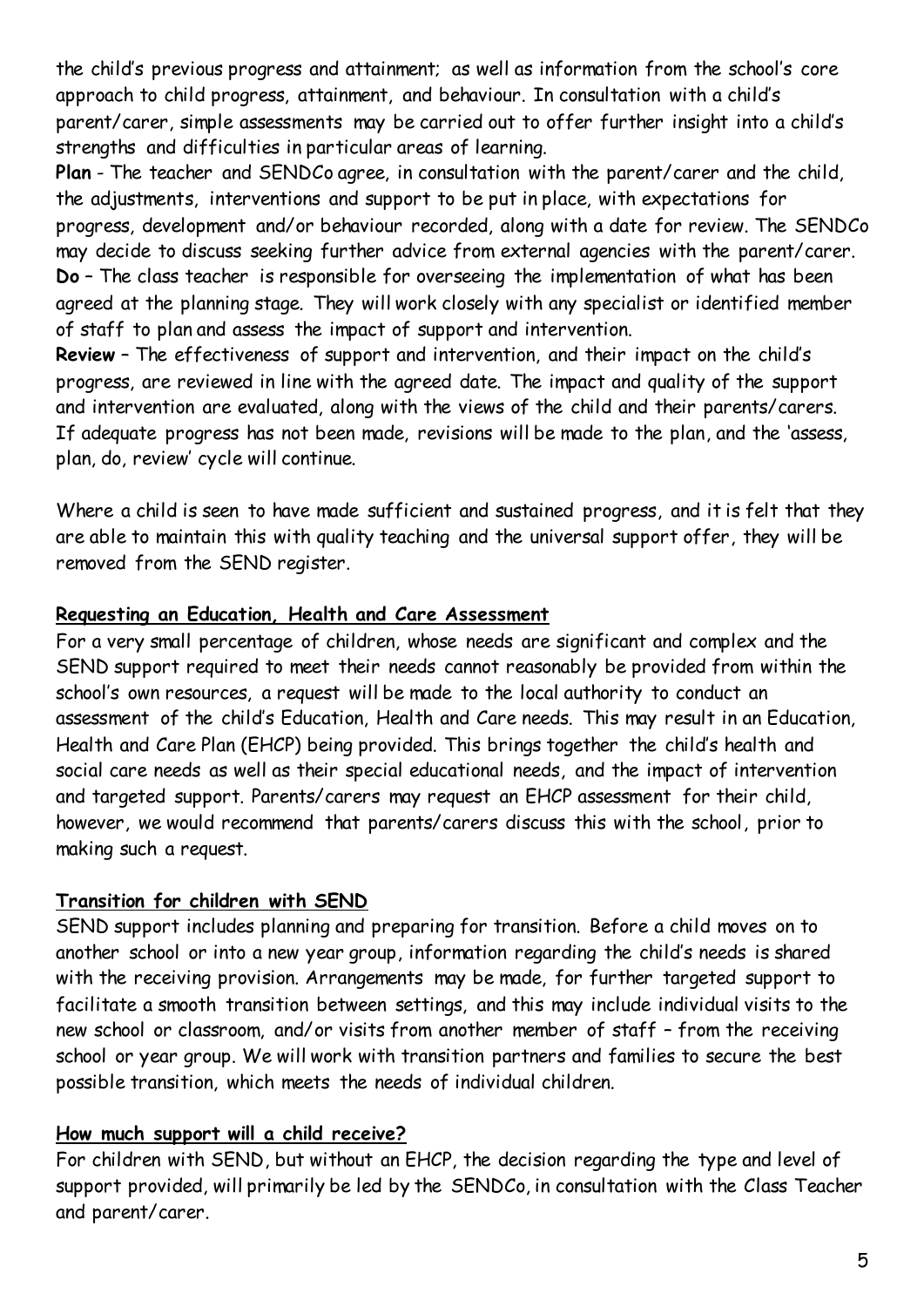### **Section 4 – Roles and responsibilities**

## **The SENDCo is responsible for**:

- co-ordinating support for children with SEND, to make sure all children receive a consistently, high quality response to meeting children's needs in school.
- regularly liaising with teachers.
- updating the school's SEND register and making sure that there are accurate records and plans in place for the children listed.
- ensuring all relevant children have an EHCP.
- ensuring that all information about a child is stored securely .
- providing specialist support, including relevant professional development, for teachers and support staff in the school.
- regularly attending the local authority SENDCo network meetings in order to keep up-todate with local and national updates in SEND.
- monitoring and evaluating the quality of provision for all children with SEND.
- ensuring that parents/carers are:
	- o involved in supporting their child's learning and in reviewing their child's progress.
	- o kept informed about the support their child is getting.

## **The class teacher is responsible for**:

- the progress and development of all children including those with SEND.
- regular liaison with the SENDCo.
- identifying in their planning, the provision they are making for those children with SEND, and how they are using staff in and out of class to support children's learning needs.
- close monitoring of children's progress.
- identifying in their planning, any additional help identified children may need (this could be things like targeted work, additional support).
- detailing interventions on individual children's SSA document and reviewing these termly.
- supporting the SENDCo in writing and reviewing the SSAs or EHCPs, which will include the writing of SMART targets.
- meeting with, or speaking to, parents/carers to review children's progress against their SSA targets.
- ensuring that all staff working with identified children are able to deliver the planned work/programme, so that all children achieve the best possible progress. This may involve the use of additional adults, externally provided specialist help and specially planned work and resources.
- ensuring that the school's SEND Policy is followed in their classroom and for all the children they teach.

# **The SEND governor is responsible for**:

 Monitoring the effective implementation of the school's SEND policy, and the meeting of statutory responsibilities in the area of SEND – primarily, through regular discussions with the SENDCo.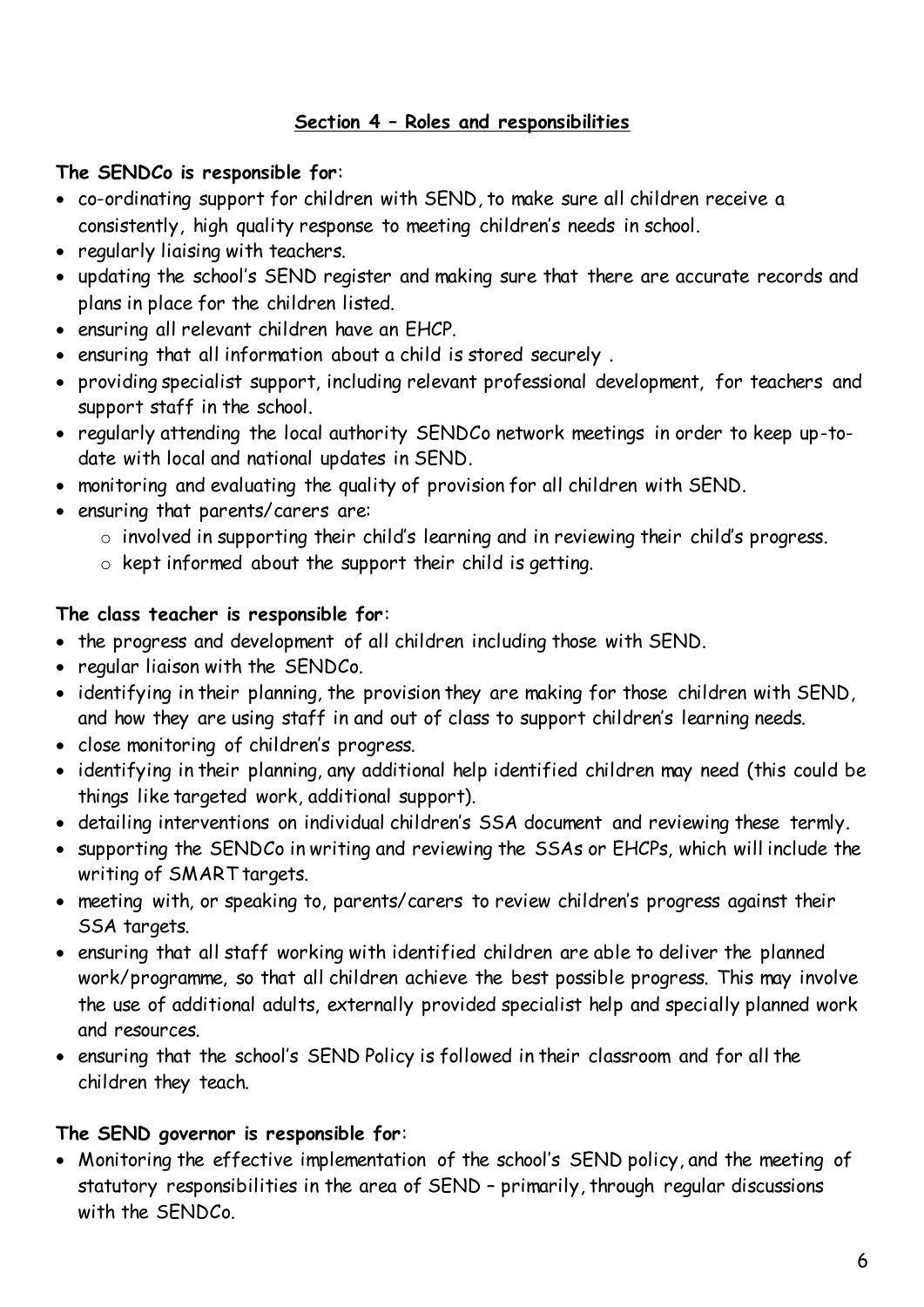#### **Teaching Assistants are responsible for**:

- ensuring that the day-to-day provision for the identified children that they support, is in place.
- regular communication with the Class Teacher and the SENDCo, as necessary, about the progress and provision for any identified child that they support.

#### **How can parents/carers access this policy?**

This policy is available to parents/carers in a number of ways:

- on our school website, under 'Policies'
- A hard copy is available on request at the school office different versions can also be made available, i.e. in enlarged font.

#### **Who can a parent/carer contact if they have any concerns?**

If a parent/carer wishes to discuss their child's special educational needs or they are unhappy about any issues regarding the school's response to meeting these needs, please contact the following: the Class Teacher (in the first instance); the SENDCo (Miss Kober); The Headteacher (Mr Murphy).

For complaints, please follow our procedure – 'Responding to Parents Concerns' which can be found on our website.

For impartial and independent information, advice and support relating to SEND, parents may like to contact Surrey Send Information, Advice & Support [www.sendadvice.surrey.org.uk](http://www.sendadvice.surrey.org.uk/)

The Surrey SEND Local Offer (https://www. [https://www.surreylocaloffer.org.uk/\)](https://www.surreysendlo.co.uk/) is a resource which is designed to support children and young people with special educational needs and/or disabilities and their families. It describes the services and provision that are available both to those families in Surrey that have a child with an EHCP, and to those who do not have a plan, but still experience some form of special educational need or disability. The SEND Local Offer includes information about public services across Education, Health and Social care, as well as those provided by the private, voluntary and community sectors.

### **Section 5 – Related Policies**

**Other key policies and documents (available on our school website):** Accessibility Plan Single Equality Scheme Anti-bullying Behaviour Child Protection Safeguarding Teaching and Learning Assessment